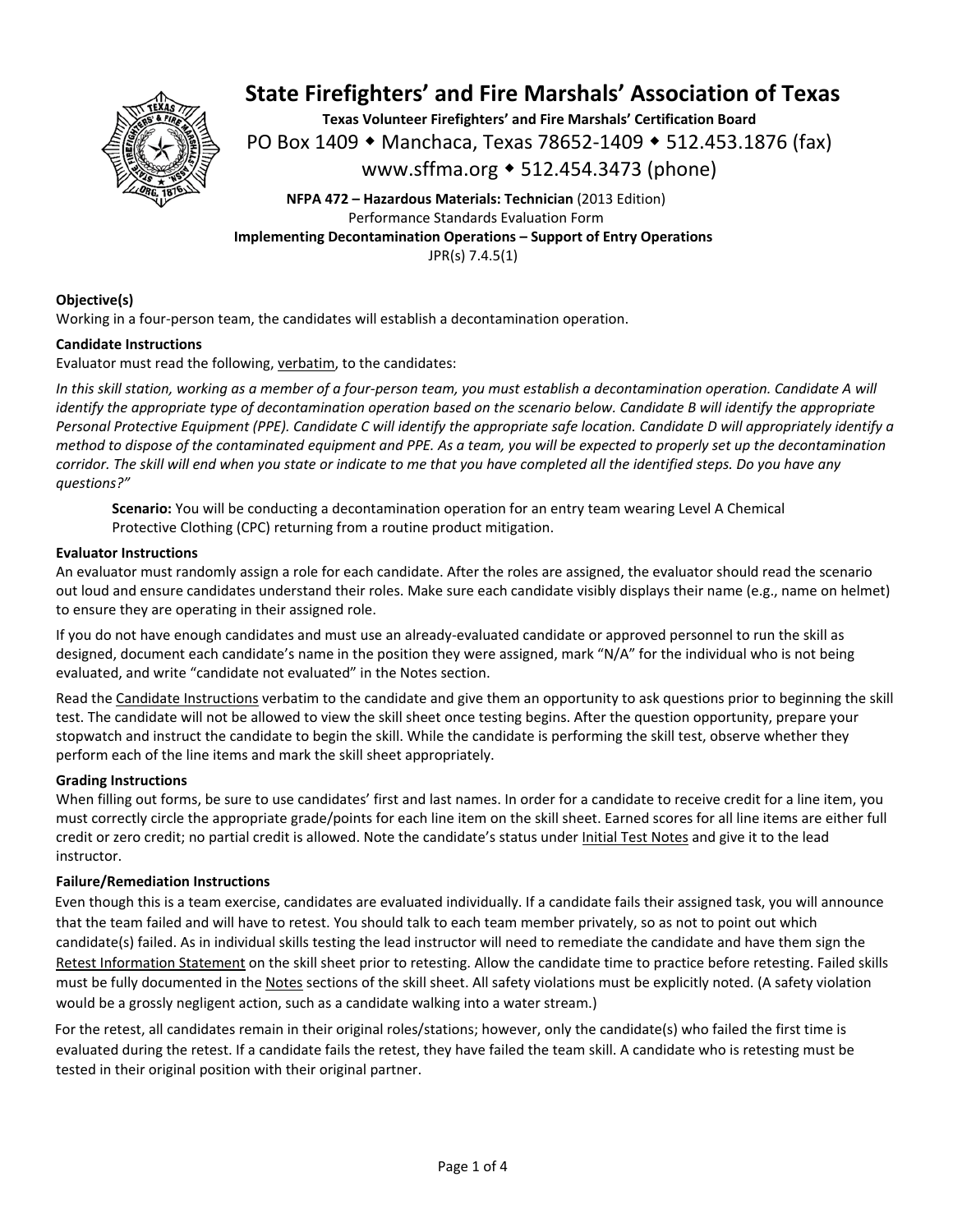

**Texas Volunteer Firefighters' and Fire Marshals' Certification Board**  PO Box 1409 ◆ Manchaca, Texas 78652-1409 ◆ 512.453.1876 (fax) www.sffma.org 512.454.3473 (phone)

**NFPA 472 – Hazardous Materials: Technician** (2013 Edition) Performance Standards Evaluation Form **Implementing Decontamination Operations – Support of Entry Operations**  JPR(s) 7.4.5(1)

### **Preparation and Equipment**

Evaluation materials:

- Decontamination pools
- Tarp(s)
- Cones
- Brushes
- Sprayers
- Decontamination buckets
- Hose and nozzle and/or water curtain
- SKED or backboard
- Roller system
- Overpack drum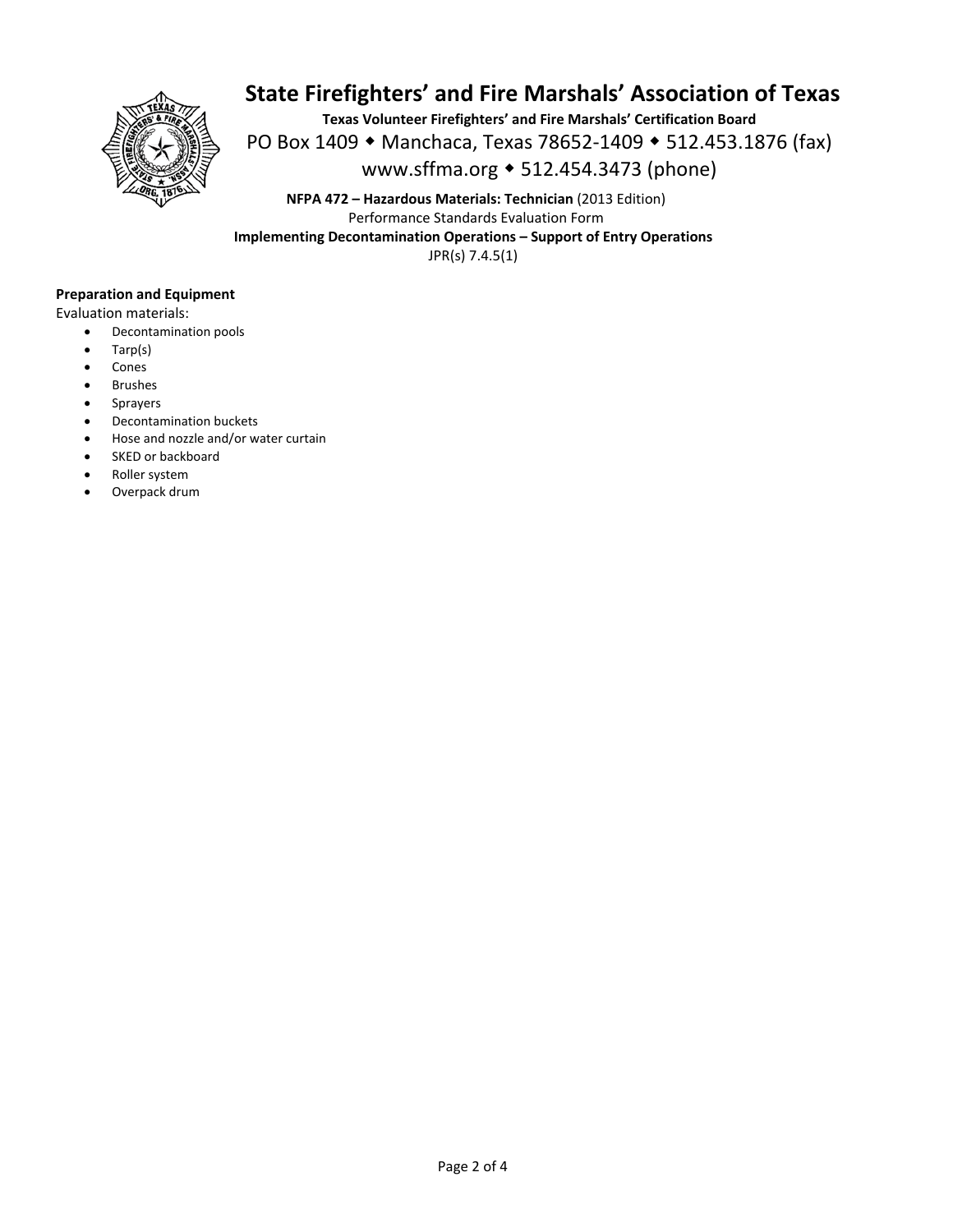

**Texas Volunteer Firefighters' and Fire Marshals' Certification Board** 

PO Box 1409 • Manchaca, Texas 78652-1409 • 512.453.1876 (fax)

www.sffma.org 512.454.3473 (phone)

### **NFPA 472 – Hazardous Materials: Technician** (2013 Edition) Performance Standards Evaluation Form **Implementing Decontamination Operations – Support of Entry Operations**

JPR(s) 7.4.5(1)

| Evaluation Location:   |                                 | Date: |
|------------------------|---------------------------------|-------|
| Evaluator 1 Name:      | Retest Evaluator 1 Name:        |       |
| Evaluator 1 Signature: | Retest Evaluator 1 Signature:   |       |
| Evaluator 2 Name:      | <b>Retest Evaluator 2 Name:</b> |       |
| Evaluator 2 Signature: | Retest Evaluator 2 Signature:   |       |
|                        |                                 |       |

Evaluators may not evaluate a skill if a conflict of interest exists. A conflict may be defined as an interest that affects, or appears likely to affect the judgment or conduct of an individual associated with the skills testing process. An evaluator may not participate in the skills testing process for an immediate family member, classmate, or if the evaluator was the class instructor for the skill.

### **Skill Performance Criteria: Implementing Decontamination Operations – Support Entry Ops**

| <b>Candidate A:</b>                                                                    |                                                                                                                                                                                                                                                                                     |      |      |      |               |
|----------------------------------------------------------------------------------------|-------------------------------------------------------------------------------------------------------------------------------------------------------------------------------------------------------------------------------------------------------------------------------------|------|------|------|---------------|
| Properly identifies type of decontamination (i.e., technical or mass)                  |                                                                                                                                                                                                                                                                                     | Pass | Fail | Pass | Fail          |
| <b>Overall Performance Rating:</b> (Pass = must correctly perform all Pass/Fail items) |                                                                                                                                                                                                                                                                                     | Pass | Fail | Pass | Fail          |
| <b>Candidate A Initial Test Notes:</b>                                                 | <b>RETEST INFORMATION</b><br>It is very important that you, as an examinee, understand the number of<br>attempts allowed on the performance skills examination. You are allowed<br>only one retest for each failed skill station.<br>understand the above information on retesting. |      |      |      |               |
| <b>Candidate A Retest Notes:</b>                                                       |                                                                                                                                                                                                                                                                                     |      |      |      | have read and |
|                                                                                        | $\Box$ I have received sufficient retraining and remediation.                                                                                                                                                                                                                       |      |      |      |               |
|                                                                                        | <b>Signature</b>                                                                                                                                                                                                                                                                    |      |      | Date |               |

| <b>Candidate B:</b>                                                                    |                                                                                                                                                                                                                                   |      |      |      |      |
|----------------------------------------------------------------------------------------|-----------------------------------------------------------------------------------------------------------------------------------------------------------------------------------------------------------------------------------|------|------|------|------|
| Properly identifies the correct level of PPE for decontamination operations            |                                                                                                                                                                                                                                   | Pass | Fail | Pass | Fail |
| <b>Overall Performance Rating:</b> (Pass = must correctly perform all Pass/Fail items) |                                                                                                                                                                                                                                   | Pass | Fail | Pass | Fail |
| <b>Candidate B Initial Test Notes:</b>                                                 | <b>RETEST INFORMATION</b><br>It is very important that you, as an examinee, understand the number of<br>attempts allowed on the performance skills examination. You are allowed<br>only one retest for each failed skill station. |      |      |      |      |
| <b>Candidate B Retest Notes:</b>                                                       | have read and<br>understand the above information on retesting.                                                                                                                                                                   |      |      |      |      |
|                                                                                        | $\Box$ I have received sufficient retraining and remediation.                                                                                                                                                                     |      |      |      |      |
|                                                                                        | <b>Signature</b>                                                                                                                                                                                                                  |      |      | Date |      |